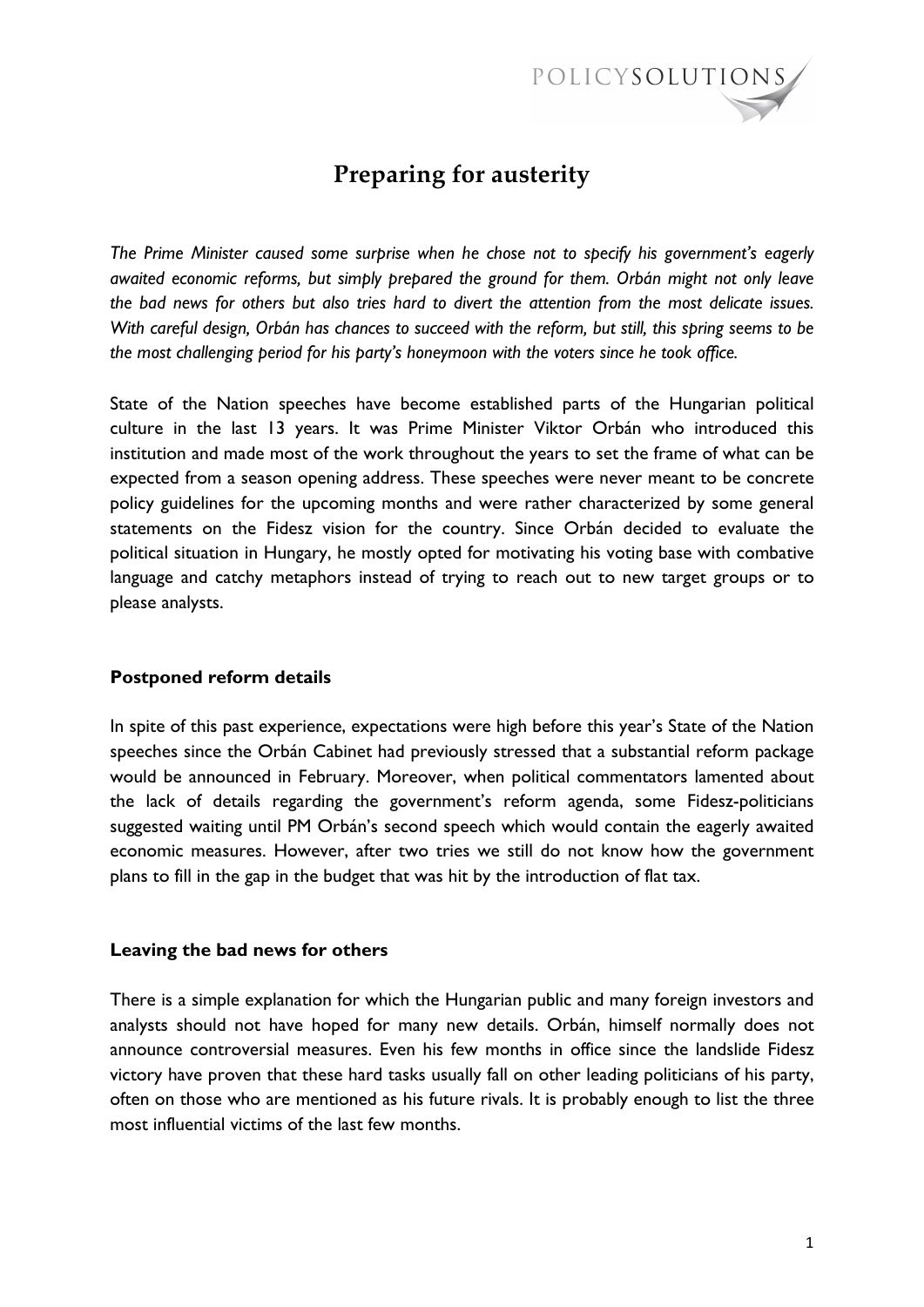

It was János Lázár, leader of the Fidesz parliamentary group who announced the curtailment of the original powers of the Constitutional Court to the media. György Matolcsy, the Minister for Economy got the "opportunity" to fight a few months for the nationalisation of the private pension savings. The party's rising star and mayor of Budapest's 5th district, Antal Rogán also had his part of the difficult tasks. Rogán, who is usually held as a "liberal" within Fidesz, was the official presenter of the governing party's most controversial legislation so far, the "not-so-liberal" media law.

## **Preparing the ground**

That some heavy austerity measures will come, even if with some delay, can be already known from the tone used by the Prime Minister. Orbán used his double opportunity to portray the image of a country that is only one step away from the abyss. For this reason, according to Orbán, the right-wing government has to live with "Hungary's last chance" and save the country from complete failure.

The dramatic words clearly indicate that Orbán has learnt the lessons of former PM Gyurcsány's attempt to balance the budget with belt-tightening measures in 2006. At the beginning of the previous term the Socialist PM raised taxes and announced various costcutting measures despite the fact that he did not say a word about the country's economic problems in the electoral campaign, a few months earlier. In Gyurcsány's case, there was a huge gap between the promises and the deeds, and so would be the situation for Orbán. However, it is a big difference that four years ago austerity came without any previous indication, but now Fidesz tries its best to sell the U-turn in economic policy as a must driven by the realities of the world economy and the hard legacy of the former Socialist-led governments. It is still a risky game for Fidesz though, and being aware of the materialistic values of the Hungarian society, we believe that this spring will be the most challenging period to Fidesz' honeymoon period with the voters.

### **It won't be all about austerity**

In light of what can be expected in the economy, it would be in the government's best interest to focus the attention to other issues. There are some important signs that Fidesz has already elaborated a strategy to push other important topics in the limelight. One potential interesting and on-going topic might be the government's accountability agenda, since – as Orbán put it in his first State of the Nation speech – "there is significant demand" for a couple of corruption scandals involving high-level Socialist politicians.